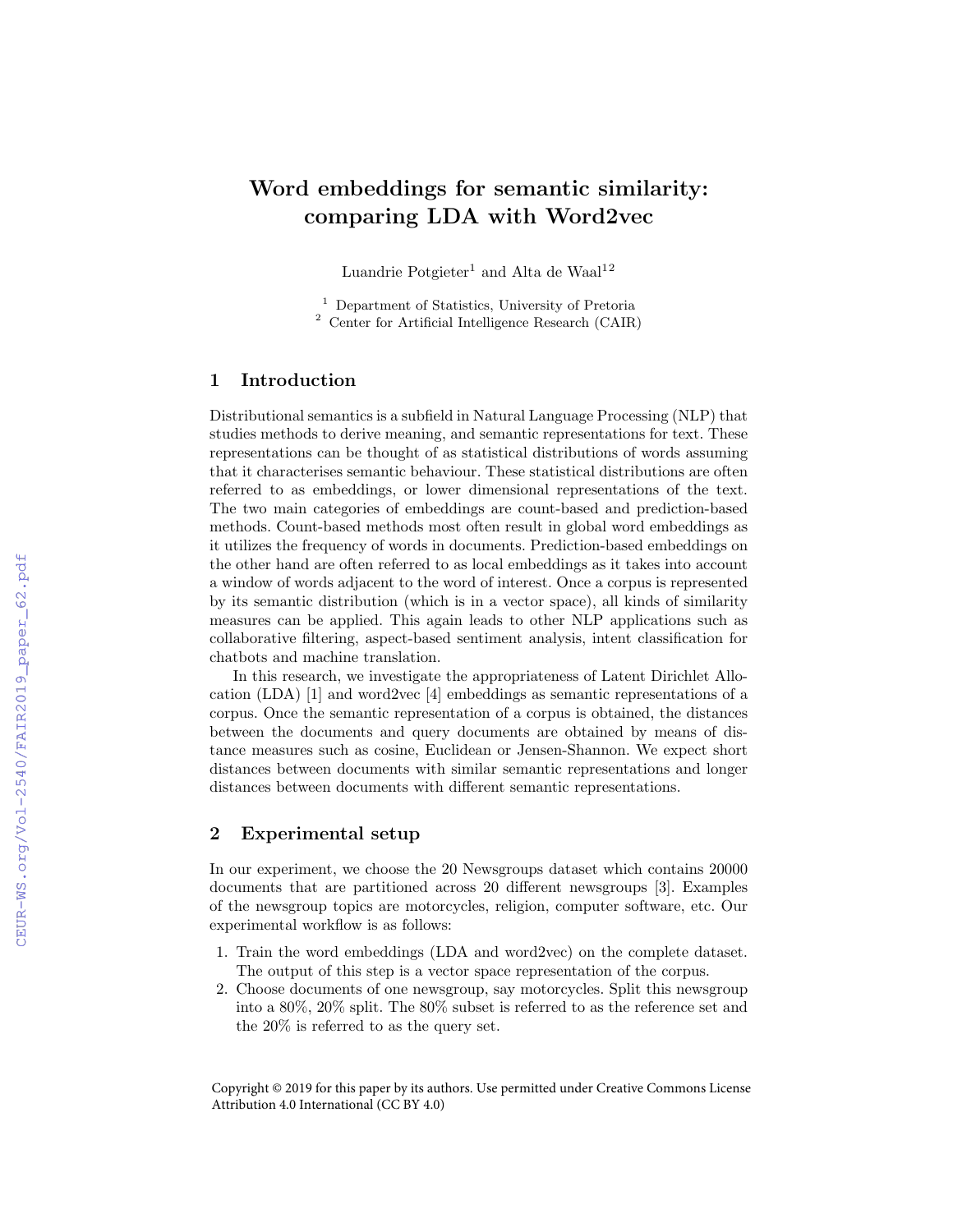#### 2 L Potgieter, A de Waal

- 3. Index the 80% reference set and the 20% query set (separately) on the vector space representation obtained in step 1.
- 4. Calculate the similarity between the reference and query set. For LDA, we use the Jensen-Shannon distance [2], and for word2vec we use soft cosine [5].
- 5. Create an alternative query set from a different newsgroup, say religion. Also index this query set on the vector space representation obtained in step 1.
- 6. Calculate the similarity between the reference and the alternative query set.

Figure 1 gives an illustration of initial results. In this experiment, an LDA semantic representation was obtained. The 'motorcycles' newsgroup was used as the reference set. The 'politics' newsgroup was chosen as alternative query set. Slightly shorter distances can be seen for motorcycle-motorcycle comparisons (green), where motorcycle-politics distances tend more towards longer distances. Future work include experimentation on word2vec and additional datasets.



Fig. 1. Cumulative Jensen-Shannon distances between motorcycle-motorcycle and motorcycle-politics corpora.

#### References

- 1. Blei, D.M., Ng, A.Y., Jordan, M.I.: Latent Dirichlet Allocation. Journal of Machine Learning Research 3, 30 (2003)
- 2. Fuglede, B., Topsoe, F.: Jensen-Shannon divergence and Hilbert space embedding. In: International Symposium onInformation Theory, 2004. ISIT 2004. Proceedings. pp. 30–30. IEEE, Chicago, Illinois, USA (2004). https://doi.org/10.1109/ISIT.2004.1365067
- 3. Karishma Borkar, Nutan Dhande: Efficient Text Classification of 20 Newsgroup Dataset using Classification Algorithm | International Journal IJRITCC. International Journal on Recent and Innovation Trends in Computing and Communication 5(6) (Jun 2017)
- 4. Mikolov, T., Chen, K., Corrado, G., Dean, J.: Efficient Estimation of Word Representations in Vector Space. arXiv:1301.3781 [cs] (Jan 2013), http://arxiv.org/abs/1301.3781, arXiv: 1301.3781